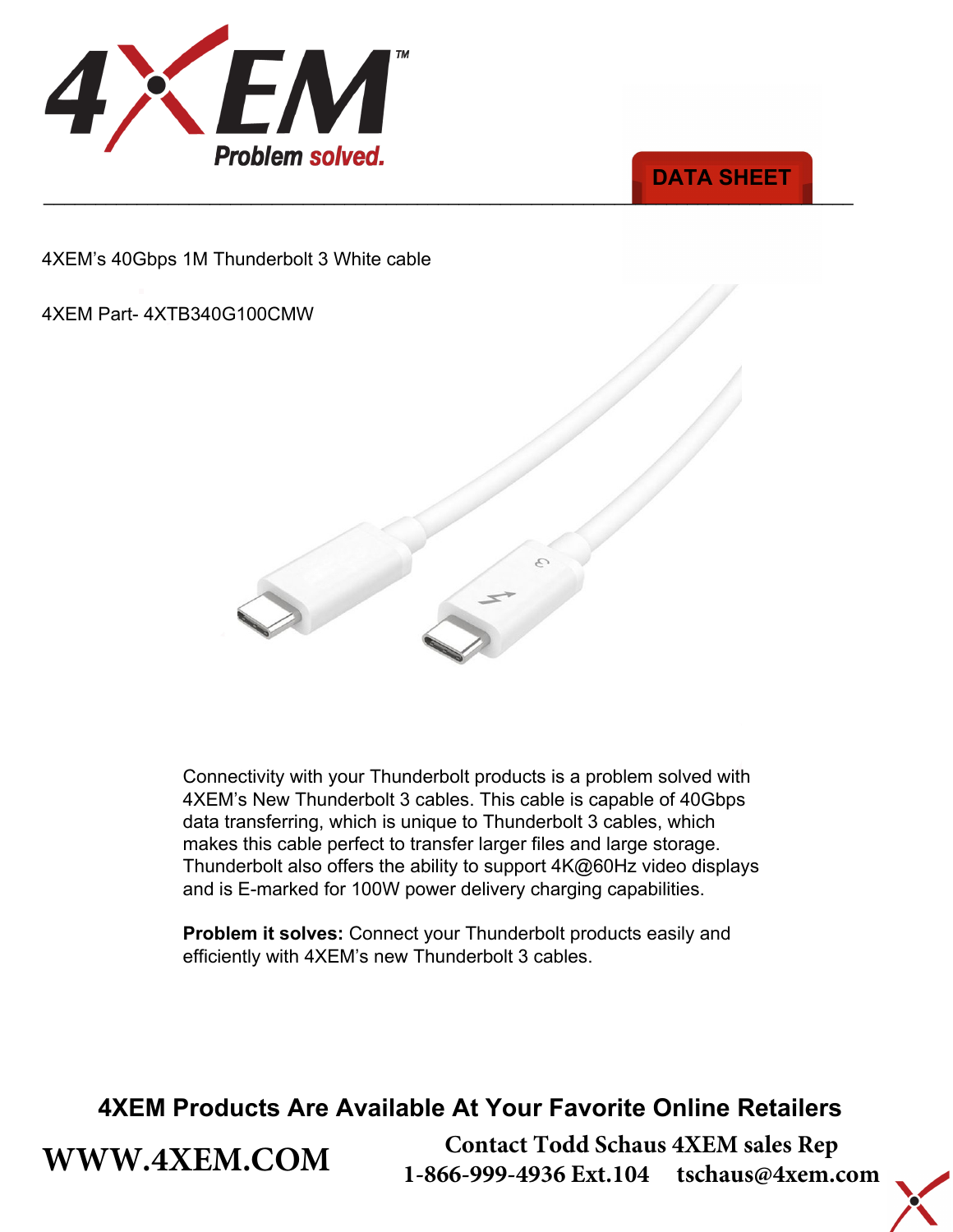

#### \_\_\_\_\_\_\_\_\_\_\_\_\_\_\_\_\_\_\_\_\_\_\_\_\_\_\_\_\_\_\_\_\_\_\_\_\_\_\_\_\_\_\_\_\_\_\_\_\_\_\_\_\_\_\_\_\_\_\_\_\_\_\_\_\_\_\_\_\_\_\_\_\_\_\_\_\_\_ **DATA SHEET**

# **Features**

- Thunderbolt 3 Male to Male connection
- 1M/3.2FT in length
- Active Bidirectional connection
- Reversible connectors no "wrong way" connection
- 40Gbps Data Transferring, perfect for larger files and storage
- Capable of supporting 4K@60Hz displays
- E-marked for 100W Power Delivery
- Plug and play set-up
- White Jacket

#### 8 x Coaxial Standard **Thunderbolt 3 Cable** Fully-shielded 15-core tinned copper wires

### **Application**

- Home
- Data Transfer
- Office
- 4K Video
- Charging



## **4XEM Products Are Available At Your Favorite Online Retailers**

**WWW.4XEM.COM** <sup>Contact Todd Schaus 4XEM sales Rep<br>1-866-999-4936 Ext.104 tschaus@4xem.com</sup> 1-866-999-4936 Ext.104